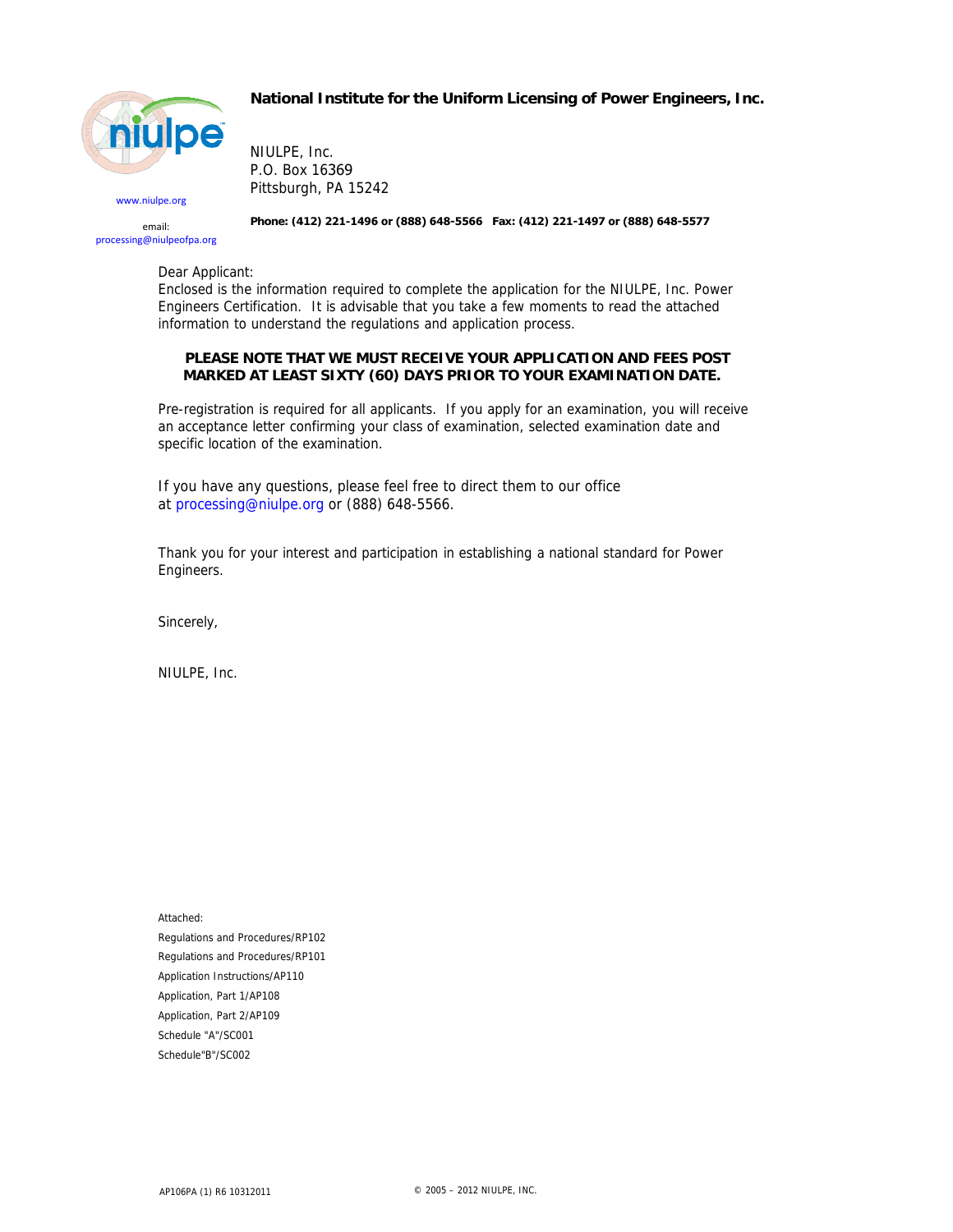# **NIULPE, Inc.**

# **CERTIFICATION**



# **Regulations and Procedures**

NIULPE, Inc. PO Box 16369 Pittsburgh, PA 15242 Phone: (412) 221-1496 Fax: (412) 221-1497 www.niulpe.org

Email: processing@niulpe.org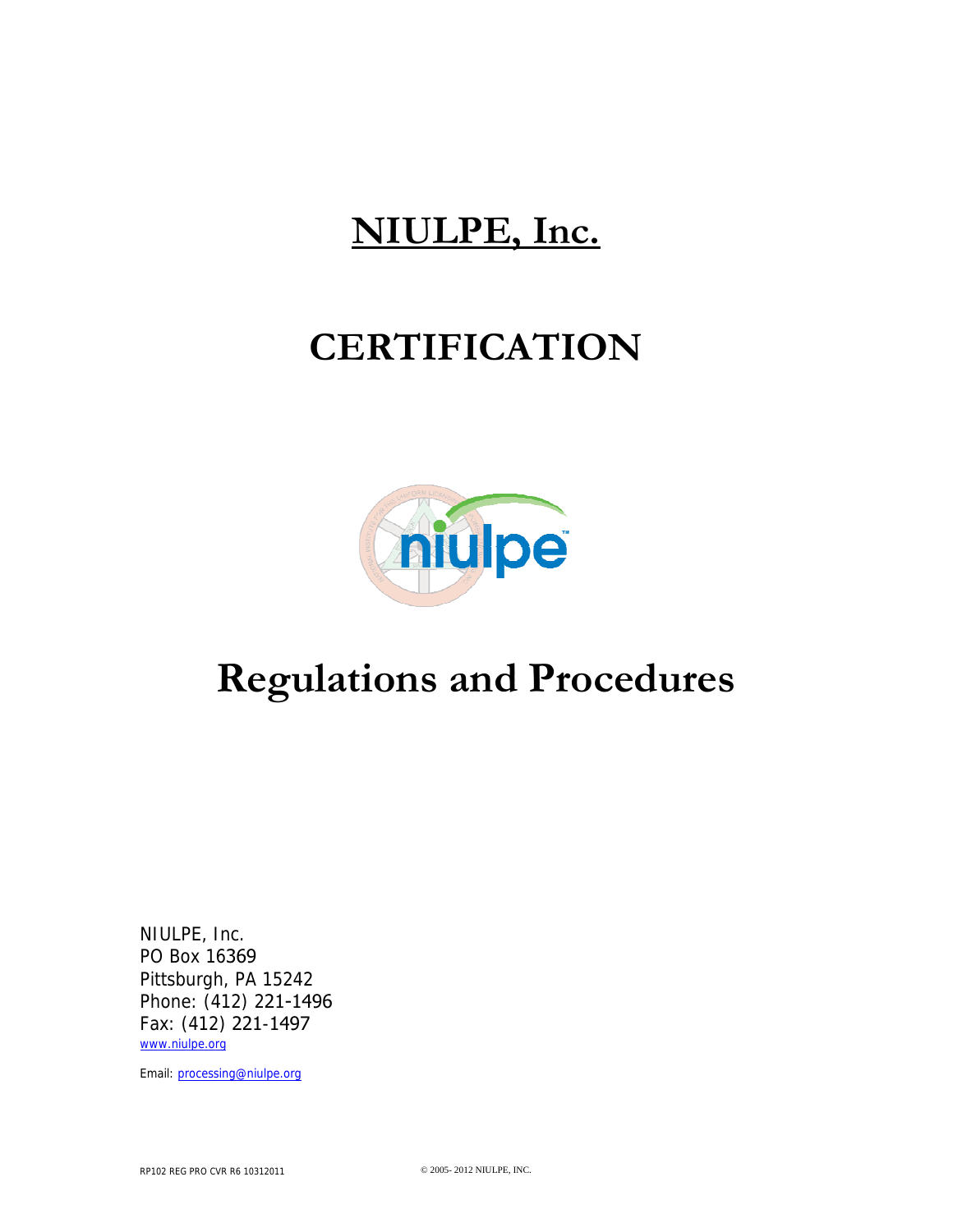

#### NIULPE, Inc.

#### REGULATIONS & PROCEDURES

#### TABLE OF CONTENTS

- 1.0 INTRODUCTION
- 2.0 CLASS OF CERTIFICATIONS
- 3.0 QUALIFICATIONS REQUIRED FOR POWER ENGINEER CERTIFICATIONS
- 4.0 EXAMINATION APPLICATION PROCESS
- 5.0 RECOMMENDED TOPICS OF STUDY
- 6.0 RECOMMENDED TEXT
- 7.0 SPECIAL NEEDS
- 8.0 NON-DISCRIMINATION POLICY
- 9.0 EXAMINATION SCHEDULE
- 10.0 REQUIREMENTS FOR EXAMINATION DATE
- 11.0 THE EXAMINATION
- 12.0 EXAMINATION REGULATIONS
- 13.0 EXAMINATION RESULTS
- 14.0 RE-EXAMINATION
- 15.0 RENEWALS
- 16.0 RE-ACTIVATION OF CERTIFICATION
- 17.0 RE-CLASSIFICATION EXAMINATION
- 18.0 RECIPROCITY
- 19.0 RESERVE
- 20.0 RETURNED CHECKS
- 21.0 DUPLICATE CERTIFICATES OR CARDS
- 22.0 SITE EXAMINATIONS
- 23.0 DISCLAIMER
- 24.0 FEE SCHEDULE
- 25.0 PRIVACY POLICY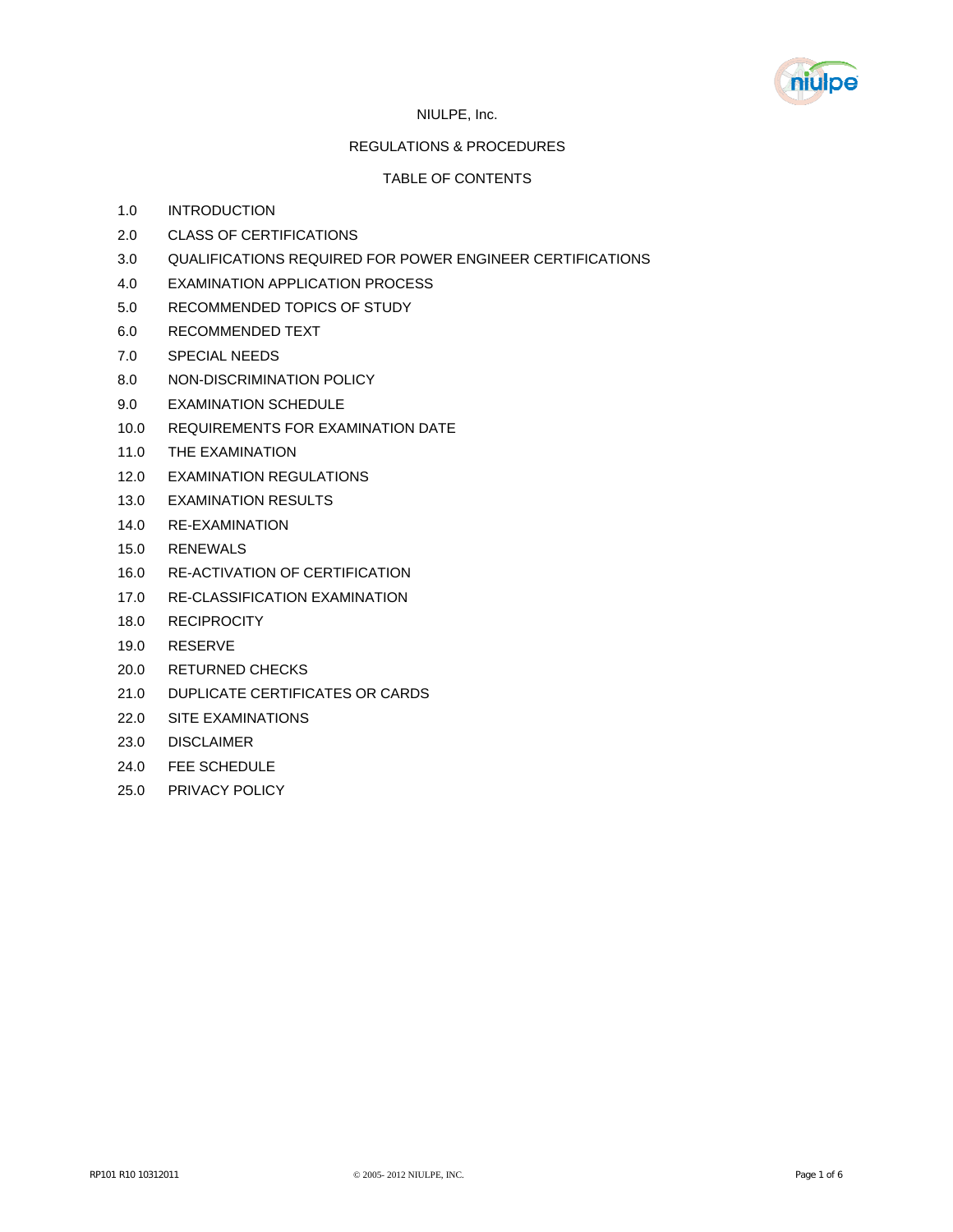

#### **1.0 INTRODUCTION**

#### **1.1 NIULPE, Inc.**

The National Institute for the Uniform Licensing of Power Engineers, Inc. (NIULPE) is the only Internationally Recognized Third Party Certifier of Power Engineering Qualifications in the United States. Its goal is to improve safety and operating standards in the workplace of all operating organizations through certification of operator knowledge by the use of a rigorously created, validated and maintained series of examinations over a number of classifications.

NIULPE, Inc. is an incorporated not for profit, third-party certification organization that acts on an international level to establish standards for boiler firemen and water-tenders, engineers, operators, examiners, instructors, and the licensing agencies currently existing. In addition, NIULPE will accredit courses taught in Power Engineering and related Technologies which meet the NIULPE, Inc. minimum requirements. This organization has established standards to commission those technical and academic instructors of these technologies.

Recognition of this certification standard is both legislated and voluntary on the part of other licensing agencies, etc. It is, however, the only formal structure through which a person in power engineering or related technologies may establish a formal level of international competence and recognition.

#### **1.2 The Power Engineer**

A power engineer shall be defined as one skilled in the management of energy conversion. Power Engineers operate and maintain equipment essential to power generation, HVACR equipment, humidity control, and air conditioning in commercial facilities and industrial plants, institutions, power plants and other building complexes. Power Engineers perform as a responsible and technical expert in operating, maintaining and repairing engineering plants consisting of steam boilers, pressure vessels, internal combustion engines, steam engines, turbines, refrigeration and air conditioning equipment, generators, motors, pumps, compressors, distillation units and similar equipment.

When a power engineer becomes adequately educated, trained and certified, the power engineer has clearly established a recognized level of competency. Encouragement toward professional development and advancement is a requirement for today's workforce. Advancement in certification should move the power engineer closer to the management team thus allowing a performance generating a major return on the investment of their employer.

#### **2.0 CLASS OF CORE CERTIFICATIONS**

There are Six (6) Core Levels of Power Engineer Certifications and a number of Custom and Extracted Examinations. PLEASE SEE NIULPE, INC. [Schedule](#page-14-0) "B" and Schedule "C" FOR A COMPLETE LIST OF CERTIFICATIONS AND REQUIREMENTS: (NOT ALL CERTIFICATIONS MAY BE AVAILABLE IN YOUR AREA)

#### **3.0 QUALIFICATIONS REQUIRED FOR POWER ENGINEER CERTIFICATION**

An applicant must be able to read and write the English language. An applicant is required to qualify for the Class of Certification for which they are a candidate. Each Class is listed with the minimum requirements that an applicant needs to qualify.

#### **4.0 EXAMINATION APPLICATION PROCESS**

A candidate for examination is required to complete an individual application and submit the applicable fee for each exam requested at least sixty days prior to their anticipated examination date.

**Application Review:** A commissioned NIULPE Examiner will review your application in accordance with NIULPE, Inc. requirements. Upon review and verification of the applicant's credentials, the applicant will be sent an **Examination Notice letter** that should be received 30 days prior to the requested exam date indicating whether the application has been approved. **The Examination Location information will be included.** Contact NIULPE, Inc. **only** if you **do not** receive your Examination Notice Letter within 25 days prior to your requested exam date.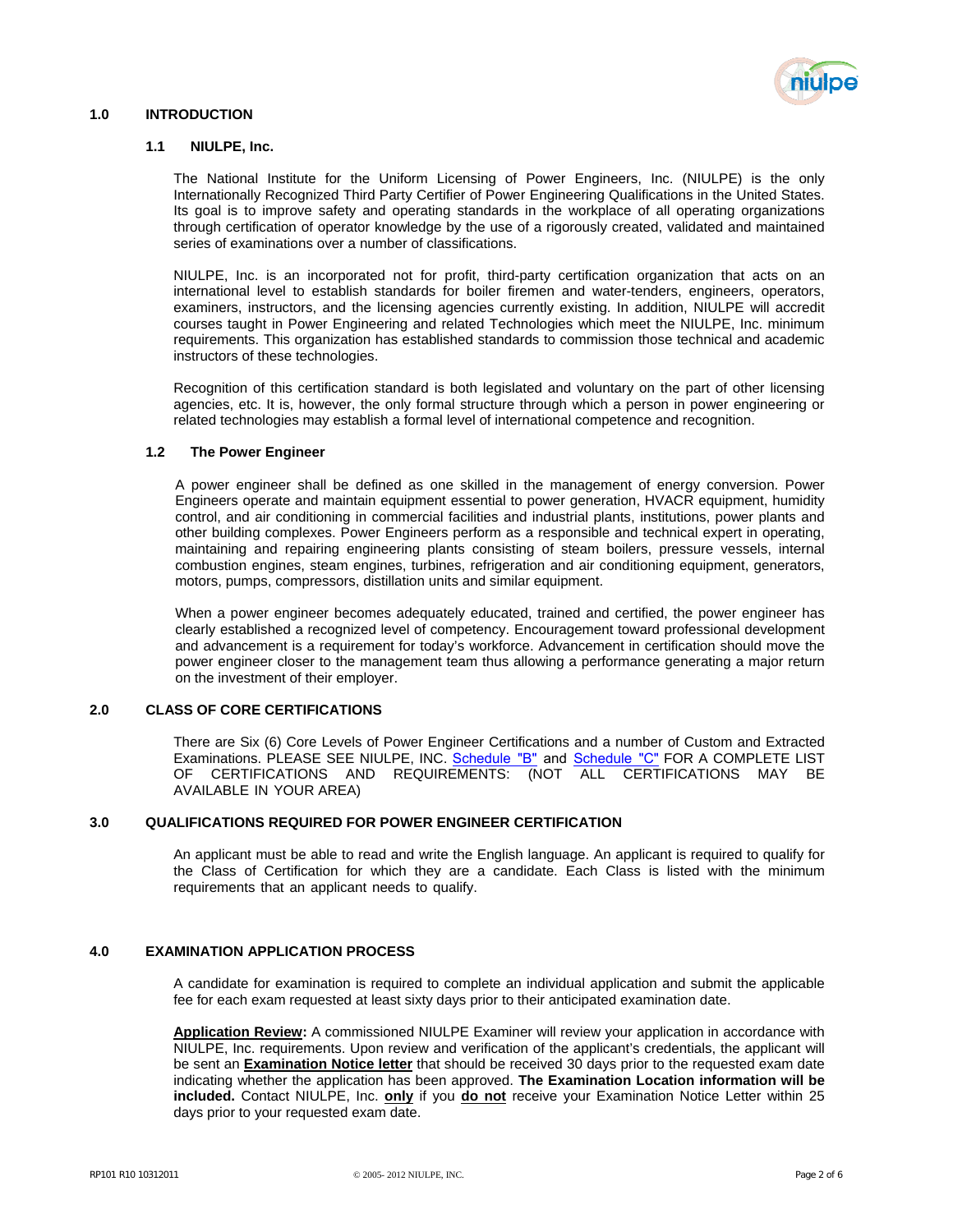

#### **Failure to provide the information requested may delay the processing of your application or even result in disqualification.**

If you are not able to take the examination on the date you selected you **must** return your Examination Notice letter to NIULPE, Inc. post marked at least fourteen (14) days prior to the examination date. Your fees will be credited to the next scheduled examination and a **Re-Scheduled Examination Notice letter** will be sent to you. Failure to notify NIULPE, Inc. within the time period above or **failure to attend the Re-scheduled examination will result in forfeiture of the fees. In no case will the fees be refunded.**

#### **5.0 RECOMMENDED TOPICS OF STUDY**

NIULPE, Inc. International Power Engineering Standards are published in a syllabus for each class of examination. The Syllabi can be reviewed and downloaded at the NIULPE, Inc. Web site at: www.niulpe.org.

#### **6.0 RECOMMENDED TEXT**

NIULPE, Inc. publishes a list of recommended text and courseware on the NIULPE, Inc. Website at: www.niulpe.org.

#### **7.0 SPECIAL NEEDS**

The NIULPE, Inc. will accommodate any special needs required by an applicant to sit for their examination. All public examination locations are reviewed and verified compliant with the Americans with Disabilities Act (ADA). Any applicant requiring special needs must notify NIULPE, Inc. on a separate sheet contained within the applicant's application submission.

#### **8.0 NON-DISCRIMINATION POLICY**

NIULPE, Inc. individual commissioned Examiners, Proctors and/or Representatives do not discriminate on the basis of sex, age, national origin, handicap / disability or veteran status. This policy does not exclude any applicant from meeting the NIULPE, Inc. minimum requirements.

#### **9.0 EXAMINATION SCHEDULE**

A schedule indicating examination dates and geographical locations can be found on Form AP109, Part 2 of the application for your area. Supplemental examination notices will be issued by NIULPE, Inc. as required.

#### **10.0 EXAMINEE'S REQUIREMENTS FOR THE EXAMINATION**

You are required to bring the following for your scheduled examination date:

- 1. **Government issued photo ID --** Photo identification is required for admission to the exam.
- 2. **(No.2) Pencils --** Bring three or four sharpened pencils. No pencils will be supplied. You will not be permitted to use ballpoint pens, colored pencils, or felt pens.
- 3. **Eraser**

The following is permitted:

- You are permitted to bring: **Mini-Calculators** (silent, hand-held, battery operated, nonprogrammable, without paper tape printers). **NO PDAs or CELLULAR PHONES MAY BE USED FOR CALCULATORS.**
- You should bring a **watch**. You will not be permitted to continue a test beyond the established time limit for any purpose. Although time is not intended to be a factor, you must keep track and not allow yourself to become bogged down on any one question.

#### **11.0 THE EXAMINATION**

You must arrive at the exam site no later than 30 minutes prior to the examination start time to allow time for registration and examination instructions. If you arrive late, you will be permitted to take the examination, but the instructions will not be repeated and no additional time will be allowed.

- $\div$  Each examination has a specific time limit.
- $\clubsuit$  Both the Web and Paper examinations are closed book.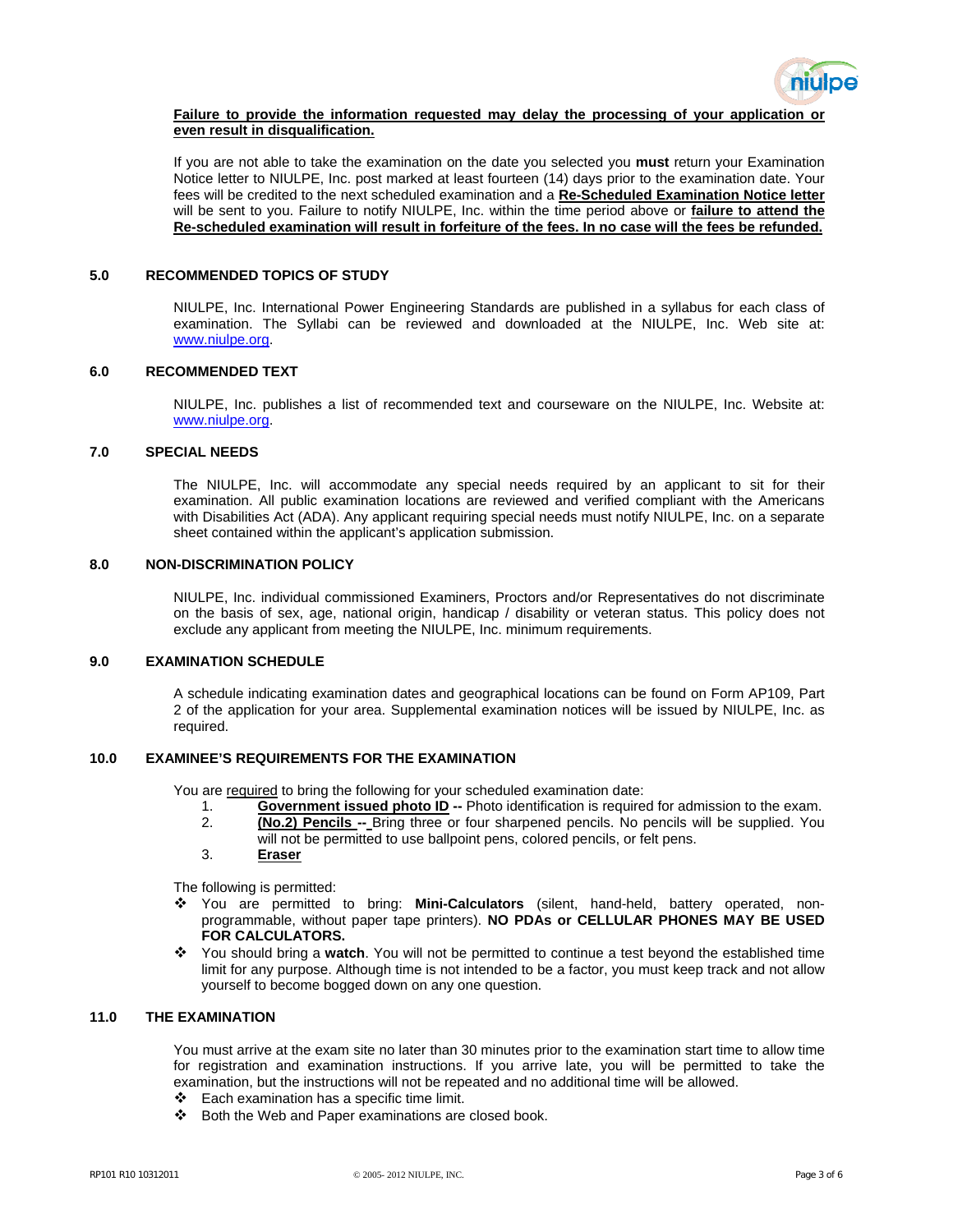

- $\div$  Each candidate will be given an envelop containing an examination booklet, one (1) paper and an answer sheet.
- Each question in the booklet has one and only one best right answer. In answering questions, select the one response that best answers the question and mark the corresponding letter on the answer sheet. If more than one response is marked, that question will be considered incorrect.
- \* All marks other than your chosen answers must be erased completely.
- \* All questions have equal value. Do not spend too much time on any one question.

#### **12.0 EXAMINATION REGULATIONS**

The following regulations will be observed at the examination and failure to comply will result in dismissal of the examinee:

- No notes, scratch paper, or loose papers, photocopies, or unauthorized items of any kind are permitted.
- All materials brought to the examination are subject to inspection upon arrival and prior to leaving.
- Writing on or in reference materials or exam materials is prohibited.
- Examination materials may not be removed from the room.
- If you must leave the room during the examination, you must ask permission as only one examinee will be permitted to leave at a time.
- Any examinee giving or receiving assistance to or from another examinee during the exam is prohibited.
- Creating any disturbance is prohibited.
- Copies of any examination questions, answers, etc. are prohibited.
- Copying of any kind is not permitted.

#### **Examination Fees will not be refunded for dismissal, and exams will not be scored.**

#### **13.0 EXAMINATION RESULTS**

A minimum score of 70% is required to pass. Within 30 days of the examination date, exam results will be sent to the examinee only, and will be mailed to the address on the application. Successful candidates are required to submit a Certification Fee as published on  $S$ [chedule](#page-12-0) "A" to receive their certificates. The certificate issued will be valid for that calendar year in which it was issued. Any certifications issued after October 1<sup>st</sup> will be valid through the following calendar year. Examination Fees will not be refunded to non-successful candidates.

#### **14.0 RE-EXAMINATIONS**

If you do not pass an exam, you can re-examine with submission of a new application and the fees as published on [Schedule "A".](#page-12-0) Re-application is necessary and directions for applying for Re-examinations are listed on the Application Instructions. Please call NIULPE, Inc. or download a new application from www.niulpe.org.

#### **15.0 RENEWALS**

A yearly Renewal Fee as published in [Schedule](#page-12-0) "A" is required to maintain a current certification. Each year during the first week of November, an annual renewal notice will be sent to the certificate holder.

LATE FEES: Annual Renewal Fees post marked after March 31<sup>st</sup> of the renewal year will be assessed a Late Fee as published in [Schedule "A".](#page-12-0) There are no exceptions to this policy. **It is the certificate holder's responsibility to contact NIULPE, Inc. if there is a change in your mailing address or if your renewal is not received by the 1st of December please contact NIULPE.** 

#### **16.0 RE-ACTIVATION OF CERTIFICATIONS**

Anyone allowing their certification to lapse, can re-activate their certification by returning an application with the appropriate re-activation and certification fee as published in [Schedule "A".](#page-12-0) If you do not have a renewal notice, contact NIULPE, Inc. and one will be sent to you. **There will be no exceptions to the above policy.**

#### **17.0 RE-CLASSIFICATION EXAMINATION (UPGRADE)**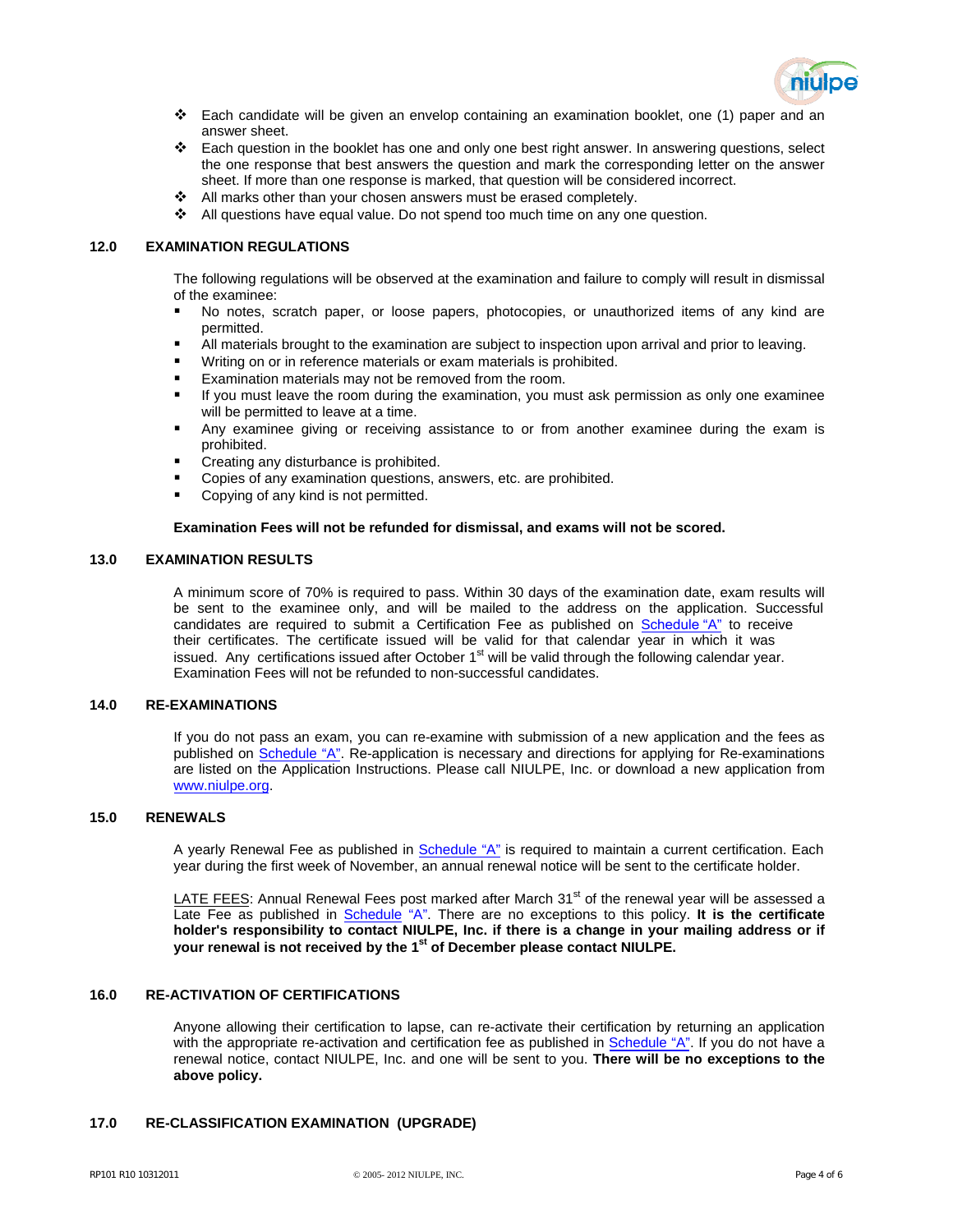

Any level of power engineer can submit an application for an upgrade examination. The applicant must meet the "time in grade" requirements and submit the required fees as published on [Schedule "A"](#page-12-0). At the time of application, all applicants for upgrade must not have any unpaid Fees and hold a current certification.

#### **18.0 RECIPROCITY**

Reciprocity applies only if an official written agreement has been established between the Federal Government, a municipality, state or organization and NIULPE, Inc. to recognize their license or certification. Should a Reciprocity Agreement be reached all persons possessing a current license or certification from that municipality, state or organization for which an agreement has been established will be notified by NIULPE, Inc. Only licenses or certifications obtained through an examination will qualify for reciprocity.

#### **19.0 RESERVE**

Placing your certification in "reserve" will prevent your certification from becoming delinquent and any certificate holder with their certificate in reserve will not be required to take an examination to reinstate their certification. Only the re-activation fee will bring a reserved status to current status. The reserve fee is a one time fee and no renewals will be sent in the future. It is the certificate holder's responsibility to maintain current information with Niulpe, Inc.

#### **20.0 RETURNED CHECKS**

A Service Fee will be charged for Checks or Money Orders returned by the bank for any reason. This fee will be the amount as published o[n Schedule "A"](#page-12-0) for each item returned, and the certification for which the payment was intended will be revoked until such time the Service Fee and the related fees are paid.

#### **21.0 REPLACEMENT CERTIFICATES OR CARDS**

Replacement certificates and/or cards will be issued upon written request from the certified person. There will be a replacement fee of the amount published on [Schedule "A".](#page-12-0)

#### **22.0 SITE EXAMINATIONS**

NIULPE, Inc. can schedule private on-site examinations for companies and organizations requesting such. NIULPE, Inc. retains the right to review the requirements of each site examination, and modify the policies and procedures accordingly. Please contact NIULPE for further details relating to on-site examinations.

#### **23.0 DISCLAIMER**

NIULPE, Inc. "Regulations and Procedures" do not supersede any Federal, State or Local rules or regulations as they may apply. NIULPE, Inc. reserves the right to change or cancel examination dates without notice. NIULPE Inc. shall make all reasonable attempts to provide alternate dates and locations to the candidates. All fees are subject to change without notice. NIULPE, Inc. retains the right, upon investigation, to suspend or revoke any certification if the certificate holder is found incompetent, has been guilty of negligence, has endangered life or property, made application under false pretences, failed to submit the proper fees or any willful violation of the same. Any certifications issued are solely based upon information received from the applicant and/or the results of NIULPE, Inc. examinations. The NIULPE, Inc. certification does not attest that any person is qualified in a practical application of his or her experience and cannot be construed as such. Neither NIULPE, Inc. Officers, Board of Directors, Examiners, Proctors, Committee Members and/or Licensed Representatives and its agents makes any warranty, express or implied, with respect to the quality and accuracy, technical content, format, examination results or examination materials.

NIULPE, Inc. will not assume any responsibility for lost, late, damaged, misdirected, misaddressed, illegible, incomplete, or postage due requests or requests that fail to be properly delivered to the address stated.

#### **24.0 FEE SCHEDULE**

All fees are subject to change without notice.

#### **25.0 PRIVACY POLICY**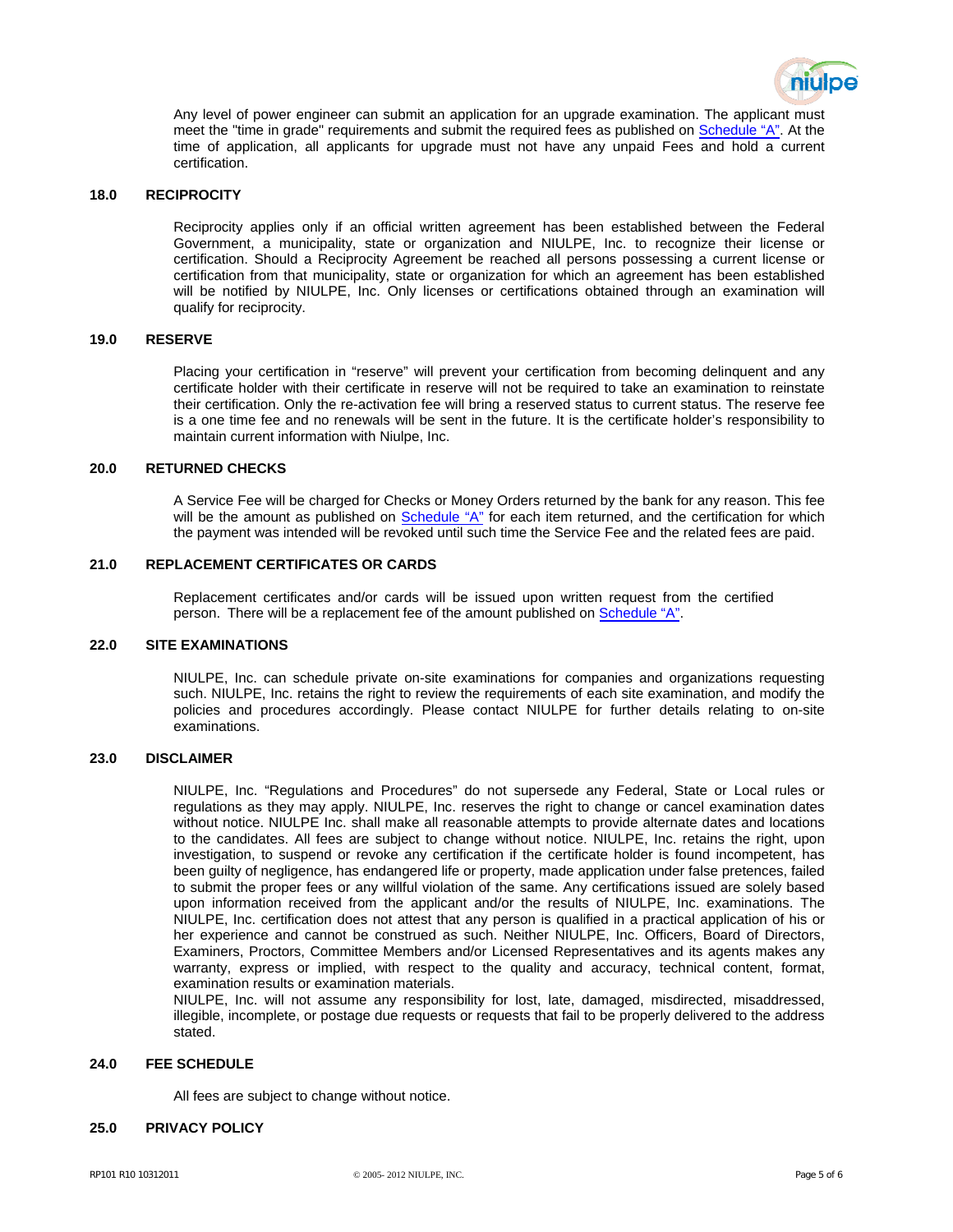

NIULPE, INC. its Officers, Board of Directors and/or its agents and representatives understand the importance of privacy to our examination applicants and certificate holders. Our policy is to treat what we learn about our examination applicants and certificate holders as confidential. For example, we will not give or sell confidential or Personal Information about our applicants and certificate holders to any third party not affiliated to this organization, except as required by law or as necessary to provide NIULPE Inc. required services, "Certification Information" (including names, NIULPE identification numbers, certifications, grades and expirations dates) are published and publicly available as one of the central functions of NIULPE, Inc.

We collect and store information about every applicant and / or certificate holder so that we can efficiently provide the service required. We use information about our applicants and certificate holders and their level of certification to provide future services in an efficient and cost effective manner. We must be able to communicate with our certificate holders about additional services, value added services and / or products. Performing trend analysis and market studies allows NIULPE, Inc. to set prices, evaluate demographic data, and comply with government regulations. Although government regulations vary in the many countries in which we operate, they frequently include the reporting of information to transportation, safety, customs, and other regulatory agencies.

As we collect and use information about our applicants and certificate holders, we may contract with vendors to assist us in the processing of that information for those purposes listed in the previous paragraph. These vendors are required to maintain the confidentiality of the information and are restricted from using the information for any other use.

Some information collected by NIULPE Inc. is data which relates to an identifiable person ("Personal Information"). Examples of Personal Information are names, addresses, e-mail addresses, credit card numbers and telephone numbers. We never sell information to third parties that could be used to specifically identify an individual applicant or certificate holder. Stripped data, with all names, addresses and other Personal Information removed, is sometimes shared with third parties. Finally, we do provide Personal Information to government agencies as required by law or regulation.

In addition to the uses of the information described in the paragraphs above, we collect telephone numbers and email addresses in the event that we have to contact our applicants and certificate holders to provide information related to their business with NIULPE, Inc. or related issues, functions and / or promotions.

This privacy policy also governs the use of information collected from or provided by our customers at the NIULPE, Inc. web site. With respect to any individual whose personal information is provided by you to NIULPE, Inc., you represent to NIULPE, Inc. that you have obtained all necessary consents for the processing of such personal information contemplated by the products or services you are using and by the NIULPE, Inc. privacy policy, including the transfer of such data to the United States or other countries whose laws may not provide the same level of protection for the personal data as the laws of the country of origin of such individual.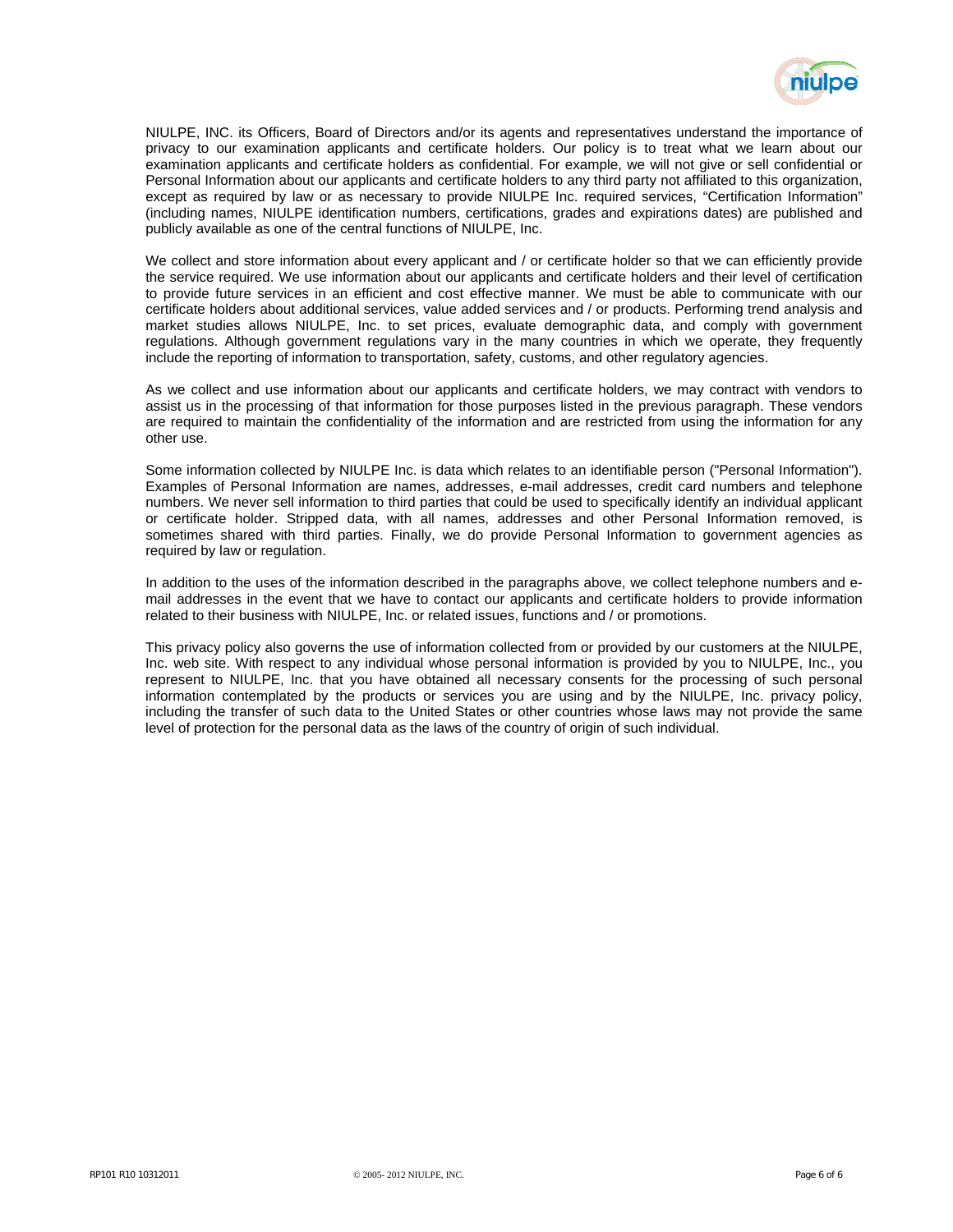

# **NIULPE, Inc. CERTIFICATION APPLICATION INSTRUCTIONS**

(READ the *NIULPE, Inc. Regulations and Procedures* before completing the application).

#### **Mail Application and appropriate Fee(s) to the address indicated on the Application Part 2:**

**CERTIFICATION EXAMINATION:** An applicant for examination must complete and submit the following: (Please PRINT or Type, except where a signature is required. **Use Black or Blue Ink only**).

**Certification Application:** Use Part 1 & 2. Complete the Application accurately and in detail. Incomplete or illegible applications will be returned to applicant, resulting in a delay in processing your application. Complete the following Sections:

\*Section **A** – Applicant's Information.

\*Section **B, C** – Employment Records. Your Training, Education and Experience description will be utilized to qualify you for the Class of exam for which you are applying; therefore, you must describe in detail to assure that you meet the requirements of that class.

Section **D** – Education.

Section **E** – Military Service.

Section **F** – Employer's Voucher. If not currently employed, use previous employer.

Section **G, H** – Trade Vouchers.

\*Section **J** – Applicant's Release.

\*Section **K** – Applicant's Certification.

\*Section **L** – Name and Social Sec.#.

**\***Section **M** – Address and Phone Number

\*Section **N** -- Certification Type. Mark the type of certification you are applying for and Fees due. Submit a Check or Money Order in the appropriate amount as indicated on the Application Part 2. **Do not send Cash**

\*Section **O** – Class Type. Mark the class of certification you are applying for. (Note: Refer to the NIULPE, Inc. Schedules "B" through Schedule "H" for details of each certification and class).

\*Section **P** -- Exam Location/Date. **(If this is a scheduled Company or Organization On-site exam, Do Not complete this Section).** Circle the location and month, then enter the date of your exam. (If a Federal Holiday falls on the date selected, the exam will be on the next business day).

MAIL THE APPLICATION AND APPROPRIATE FEE(S).

DEADLINE: Application must be returned at least 60 Days prior to the exam date requested. Applications received later than 60 days prior, will be scheduled for the next exam date.

**RE-EXAMINATION:** Complete the Sections and follow all Instructions as described in Certification Examination.

| <b>RE-CLASSIFICATION EXAMINATION:</b> | Complete the Sections and follow all Instructions as described in Certification |
|---------------------------------------|---------------------------------------------------------------------------------|
|                                       | Examination.                                                                    |

**RECIPROCITY:** An applicant must complete and submit the following:

(Please PRINT or Type, except where a signature is required. **Use Black or Blue Ink only)**.

**Certification Application:** Use Part 1 & 2. Complete the Application accurately and in detail. Incomplete or illegible applications will be returned to applicant, resulting in a delay in processing your application. Complete the following Sections:

- Section **A** Applicants Information.
- Section **B** Employment Record.
- Section **D** Education.
- Section **E** Military Service.
- Section **J** Applicant's Release.
- Section **K** Applicant's Certification.
- Section **L** Name and Social Sec.#.

Section **N** -- Certification Type. Mark the type of certification you are applying for and Fees due. Submit a Check or Money Order in the appropriate amount as indicated on the Application Part 2. **Do not send Cash**

MAIL THE APPLICATION AND APPROPRIATE FEE(S) AS INDICATED ON THE APPLICATION PART 2.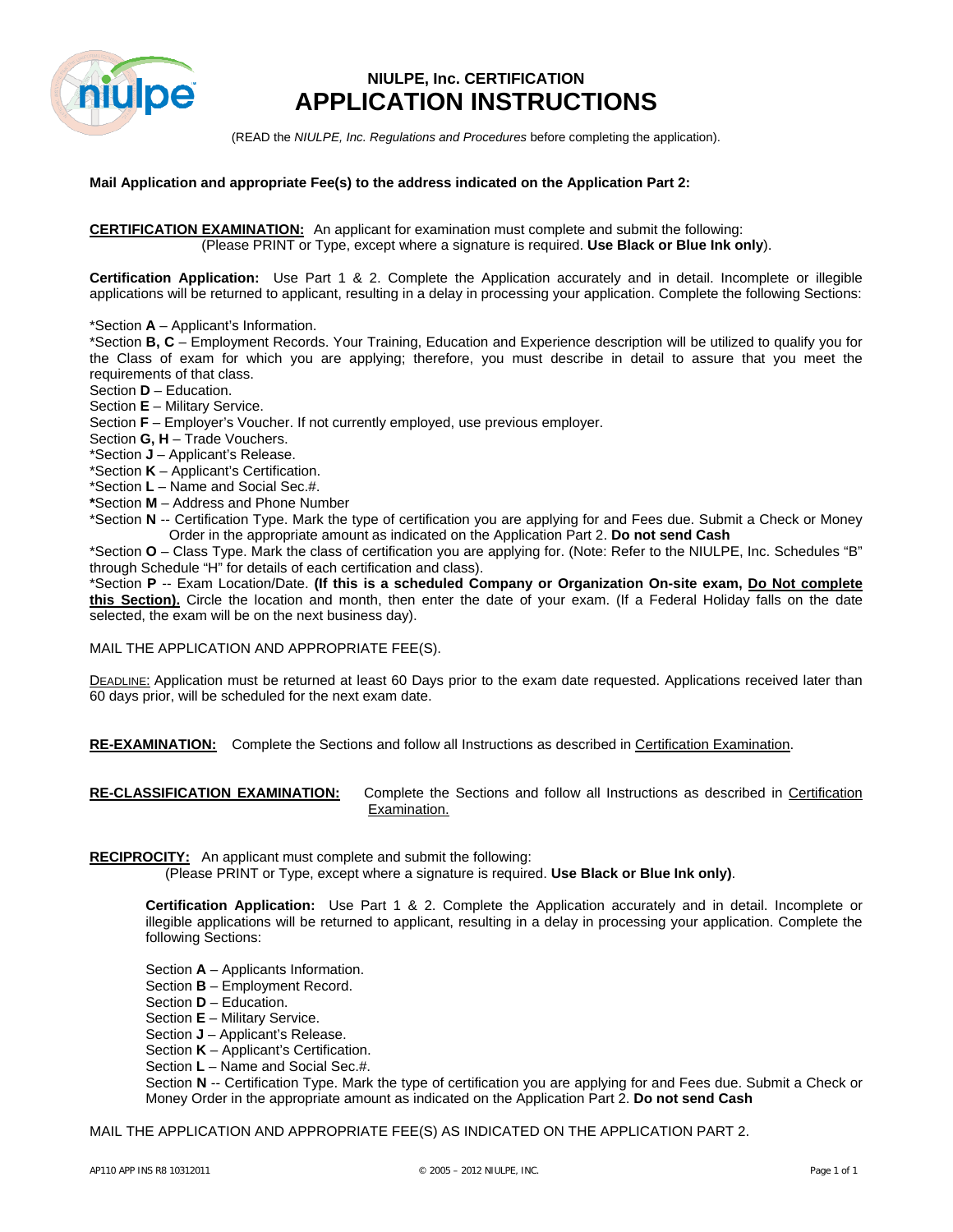

| www.niulpe.org                                                                                      |                                      | <b>Application</b>            |  |                                                                                                |        |
|-----------------------------------------------------------------------------------------------------|--------------------------------------|-------------------------------|--|------------------------------------------------------------------------------------------------|--------|
| Use Black or Blue Ink only                                                                          |                                      |                               |  |                                                                                                | Part 1 |
| Print or Type                                                                                       |                                      |                               |  |                                                                                                |        |
|                                                                                                     | DO NOT STAPLE PAYMENT TO APPLICATION |                               |  |                                                                                                |        |
| A.) APPLICANT'S INFORMATION<br>1.) Applicant's Name, (Last, First, MI)                              |                                      | 2.) Social Security #         |  |                                                                                                |        |
|                                                                                                     |                                      |                               |  | 3.) Date of Birth (00/00/0000)                                                                 |        |
| 4.) Applicant's Address, (Number & Street)                                                          |                                      |                               |  | 5.) Phone # (with area code)                                                                   |        |
| 6.) Applicant's, (City, State, Zip+4)                                                               |                                      |                               |  |                                                                                                |        |
| 7.) email address                                                                                   |                                      |                               |  | 8.) If you currently hold a license or certification, List from whom, what type, and how long. |        |
| <b>B.) EMPLOYMENT RECORD (Current Employer)</b>                                                     |                                      |                               |  |                                                                                                |        |
| 9.) Company Name or Employer                                                                        |                                      | 10.) Title of Position        |  | 11.) Length of Service                                                                         |        |
| 12.) Company Address, (Number & Street)                                                             |                                      | 13.) Phone # (with area code) |  | 14.) Is this position Supervisory?                                                             |        |
| 15.) Company, (City, State, Zip+4)                                                                  |                                      |                               |  |                                                                                                |        |
|                                                                                                     |                                      |                               |  |                                                                                                |        |
| 16.) Description of Duties, (Continue on second sheet if necessary)                                 |                                      |                               |  |                                                                                                |        |
| C.) EMPLOYMENT RECORD (Relevant Experience)<br>18.) Company Name or Employer                        |                                      |                               |  |                                                                                                |        |
|                                                                                                     |                                      | 19.) Title of Position        |  | 20.) Length of Service                                                                         |        |
| 21.) Company Address, (Number & Street)                                                             |                                      | 22.) Phone # (with area code) |  | 23.) Was this position Supervisory?                                                            |        |
| 24.) Company, (City, State, Zip+4)                                                                  |                                      |                               |  |                                                                                                |        |
| 25.) Description of Duties, (Continue on second sheet if necessary)                                 |                                      |                               |  |                                                                                                |        |
|                                                                                                     |                                      |                               |  |                                                                                                |        |
|                                                                                                     |                                      |                               |  |                                                                                                |        |
| 26.) Equipment Operated: List Size & Types of Chillers, Boilers, Turbines, Pumps, Etc.              |                                      |                               |  |                                                                                                |        |
|                                                                                                     |                                      |                               |  |                                                                                                |        |
|                                                                                                     |                                      |                               |  |                                                                                                |        |
| <b>D.) EDUCATION</b><br>27.) Highest year of formal education completed                             | 28.) High School Graduate (Yes / No) | 29.) GED? (Yes / No)          |  | 30.) College Degree? (Yes / No) If yes please List.                                            |        |
| 31.) Technical or Trade Schools ? (IF Yes List Name and Degree or Certificate and Length attended.) |                                      |                               |  |                                                                                                |        |
|                                                                                                     |                                      |                               |  |                                                                                                |        |
| 32.) List any trade related seminars or additional training received.                               |                                      |                               |  |                                                                                                |        |
|                                                                                                     |                                      |                               |  |                                                                                                |        |
|                                                                                                     |                                      |                               |  |                                                                                                |        |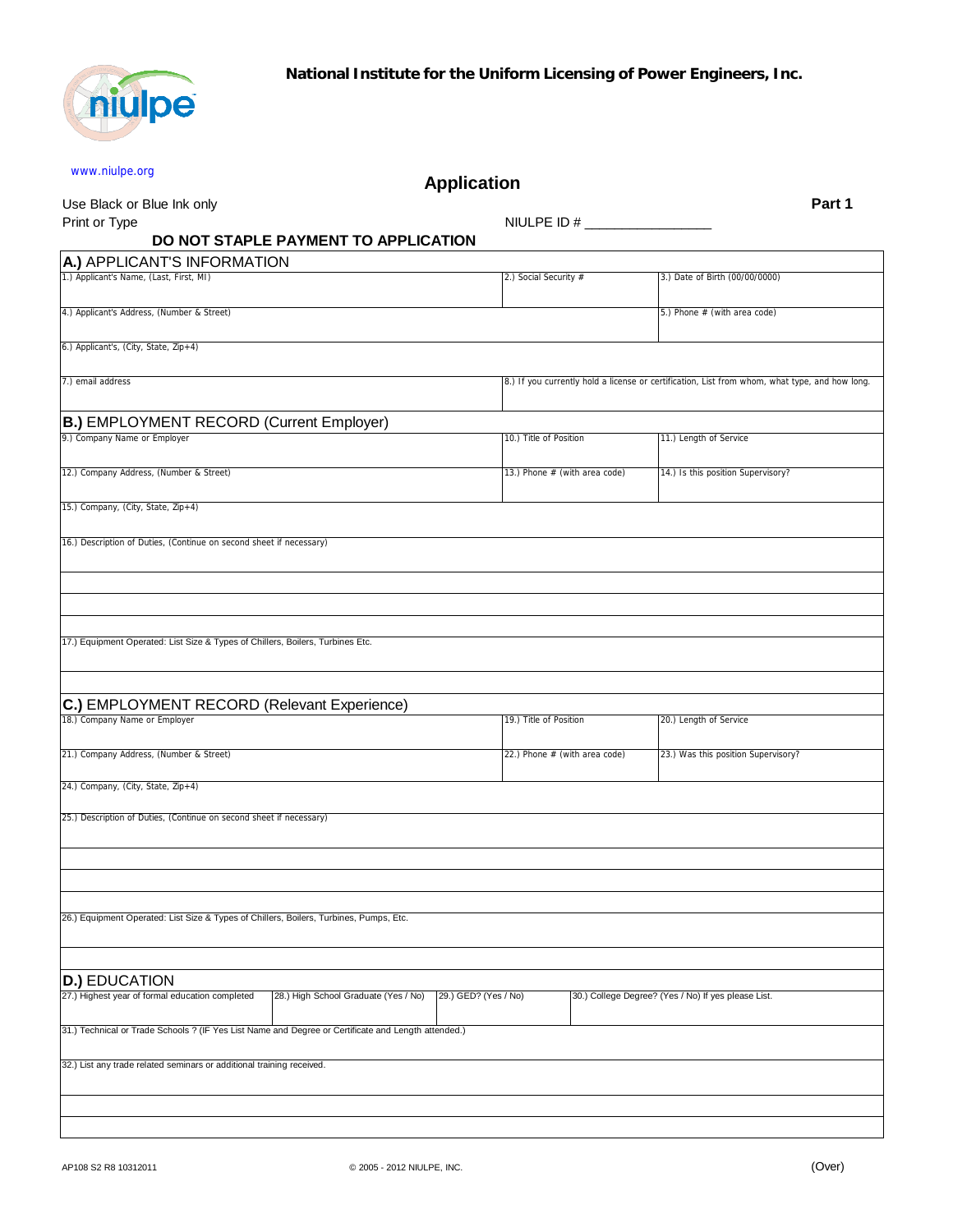| <b>E.) MILITARY SERVICE</b>                                                                                                                                                                                                                                                                                                                                                           |                                |                                       |                                               |                         |                                                |
|---------------------------------------------------------------------------------------------------------------------------------------------------------------------------------------------------------------------------------------------------------------------------------------------------------------------------------------------------------------------------------------|--------------------------------|---------------------------------------|-----------------------------------------------|-------------------------|------------------------------------------------|
| 33.) Branch<br>34.) Rank at Discharge                                                                                                                                                                                                                                                                                                                                                 | 35.) Years Served              | 36.) Date of Discharge                |                                               | 37.) Military Specialty |                                                |
| 38.) List any trade related Duties                                                                                                                                                                                                                                                                                                                                                    |                                |                                       |                                               |                         |                                                |
|                                                                                                                                                                                                                                                                                                                                                                                       |                                |                                       |                                               |                         |                                                |
|                                                                                                                                                                                                                                                                                                                                                                                       |                                |                                       |                                               |                         |                                                |
|                                                                                                                                                                                                                                                                                                                                                                                       |                                |                                       |                                               |                         |                                                |
| F.) EMPLOYER'S VOUCHER (If not currently employed use previous employer)                                                                                                                                                                                                                                                                                                              |                                |                                       |                                               |                         |                                                |
| The above applicant is / was in my employ and have found and believe him / her to be of good moral character, of temperate and industrial habits, and in all respects competent to perform the duties of<br>the certification applied for.                                                                                                                                            |                                |                                       |                                               |                         |                                                |
| 39.) Company                                                                                                                                                                                                                                                                                                                                                                          |                                | 40.) Name (Print)                     |                                               |                         | 41.) Years Employed                            |
|                                                                                                                                                                                                                                                                                                                                                                                       |                                |                                       |                                               |                         |                                                |
| 42.) Company Address, (Number & Street)                                                                                                                                                                                                                                                                                                                                               |                                |                                       |                                               | 43.) Title              |                                                |
| 44.) Company, (City, State, Zip+4)                                                                                                                                                                                                                                                                                                                                                    |                                |                                       |                                               |                         | 45.) Phone # (with area code)                  |
|                                                                                                                                                                                                                                                                                                                                                                                       |                                |                                       |                                               |                         |                                                |
| 46.) email address                                                                                                                                                                                                                                                                                                                                                                    |                                |                                       | 47.) Signature                                |                         |                                                |
|                                                                                                                                                                                                                                                                                                                                                                                       |                                |                                       |                                               |                         |                                                |
| G.) TRADE VOUCHER #1                                                                                                                                                                                                                                                                                                                                                                  |                                |                                       |                                               |                         |                                                |
| I, the undersigned do certify from my working knowledge of the applicant, that he/she is a person of temperate habits and of good character, and do recommend him/her as a suitable person to be<br>entrusted with the duties of the occupation for which he/she makes application. I also attest that he/she has gained the required experience as contained in his/her application. |                                |                                       |                                               |                         |                                                |
| 48.) Name                                                                                                                                                                                                                                                                                                                                                                             |                                | 49.) Trade License or Certification # |                                               | 50.) Issuing Agency     |                                                |
|                                                                                                                                                                                                                                                                                                                                                                                       |                                |                                       |                                               |                         |                                                |
| 51.) Address, (Number & Street)                                                                                                                                                                                                                                                                                                                                                       |                                |                                       | 52.) Years held Trade Lic or Cert             |                         | 53) Years worked with applicant.               |
| 54.) City, St, Zip+4                                                                                                                                                                                                                                                                                                                                                                  |                                |                                       |                                               |                         | 55.) Phone # (with area code)                  |
|                                                                                                                                                                                                                                                                                                                                                                                       |                                |                                       |                                               |                         |                                                |
| 56.) email address                                                                                                                                                                                                                                                                                                                                                                    |                                |                                       | 57.) Signature                                |                         |                                                |
|                                                                                                                                                                                                                                                                                                                                                                                       |                                |                                       |                                               |                         |                                                |
| <b>H.)</b> TRADE VOUCHER $# 2$<br>I, the undersigned do certify from my working knowledge of the applicant, that he/she is a person of temperate habits and of good character, and do recommend him/her as a suitable person to be                                                                                                                                                    |                                |                                       |                                               |                         |                                                |
| entrusted with the duties of the occupation for which he/she makes application. I also attest that he/she has gained the required experience as contained in his/her application.                                                                                                                                                                                                     |                                |                                       |                                               |                         |                                                |
| 58.) Name                                                                                                                                                                                                                                                                                                                                                                             |                                | 59.) Trade License or Certification # |                                               | 60.) Issuing Agency     |                                                |
| 61.) Address, (Number & Street)                                                                                                                                                                                                                                                                                                                                                       |                                |                                       | 62.) Years held Trade Lic or Cert             |                         | 63.) Years worked with applicant.              |
|                                                                                                                                                                                                                                                                                                                                                                                       |                                |                                       |                                               |                         |                                                |
| 64.) City, St, Zip                                                                                                                                                                                                                                                                                                                                                                    |                                |                                       |                                               |                         | 65.) Phone # (with area code)                  |
| 66.) email address                                                                                                                                                                                                                                                                                                                                                                    |                                |                                       | 67.) Signature                                |                         |                                                |
|                                                                                                                                                                                                                                                                                                                                                                                       |                                |                                       |                                               |                         |                                                |
| <b>J.) APPLICANT'S RELEASE</b>                                                                                                                                                                                                                                                                                                                                                        |                                |                                       |                                               |                         |                                                |
| NIULPE, Inc. periodically forwards updates from trade and training organizations to our certificate holders. It is our policy not to send this information unless we have the consent<br>of the individual to do so. Please refer to our "Regulations and Procedures" for our Privacy Policy.                                                                                         |                                |                                       |                                               |                         |                                                |
|                                                                                                                                                                                                                                                                                                                                                                                       |                                |                                       | Please initial your selection                 |                         |                                                |
| 66.) Do you wish to receive information from training and trade related organizations?                                                                                                                                                                                                                                                                                                |                                |                                       |                                               |                         |                                                |
|                                                                                                                                                                                                                                                                                                                                                                                       |                                |                                       |                                               |                         |                                                |
| K.) APPLICANT'S CERTIFICATION<br>I hereby certify that the statements contained herein are true and correct to the best of my knowledge and belief. I understand that if I knowingly make any false statements                                                                                                                                                                        |                                |                                       |                                               |                         |                                                |
| herein I am subject to the possible revocation of any certification issued as a result of my false application, and such other penalties as may be prescribed by law.                                                                                                                                                                                                                 |                                |                                       |                                               |                         |                                                |
| l also hereby acknowledge this day that I understand that this may be a voluntary certification program, and that I have received notice of the NIULPE, Inc. Regulations and<br>Procedures, and understand and accept the items contained within.                                                                                                                                     |                                |                                       |                                               |                         |                                                |
|                                                                                                                                                                                                                                                                                                                                                                                       |                                |                                       |                                               |                         |                                                |
| Applicant's Signature                                                                                                                                                                                                                                                                                                                                                                 |                                |                                       |                                               |                         | Date                                           |
|                                                                                                                                                                                                                                                                                                                                                                                       |                                |                                       |                                               |                         |                                                |
|                                                                                                                                                                                                                                                                                                                                                                                       |                                | NIULPE, INC. use Only                 |                                               |                         |                                                |
|                                                                                                                                                                                                                                                                                                                                                                                       |                                | Reciprocity $\Box$ Comity $\Box$      |                                               |                         | Re-Classification □ Class of Exam: ___________ |
| Approved: Yes $\Box$ No $\Box$<br>If not approved, list Qualified Class: Chass approved: Class approved:                                                                                                                                                                                                                                                                              | Approved: Yes $\Box$ No $\Box$ |                                       | Approved: Yes $\Box$ No $\Box$                |                         | Date Certified:                                |
|                                                                                                                                                                                                                                                                                                                                                                                       |                                |                                       |                                               |                         |                                                |
|                                                                                                                                                                                                                                                                                                                                                                                       |                                |                                       |                                               |                         |                                                |
|                                                                                                                                                                                                                                                                                                                                                                                       |                                |                                       | Examiner ID# ___________Date: _______________ |                         |                                                |
| AP108 S2 R8 10312011                                                                                                                                                                                                                                                                                                                                                                  | @ 2005 - 2012 NIULPE, INC.     |                                       |                                               |                         |                                                |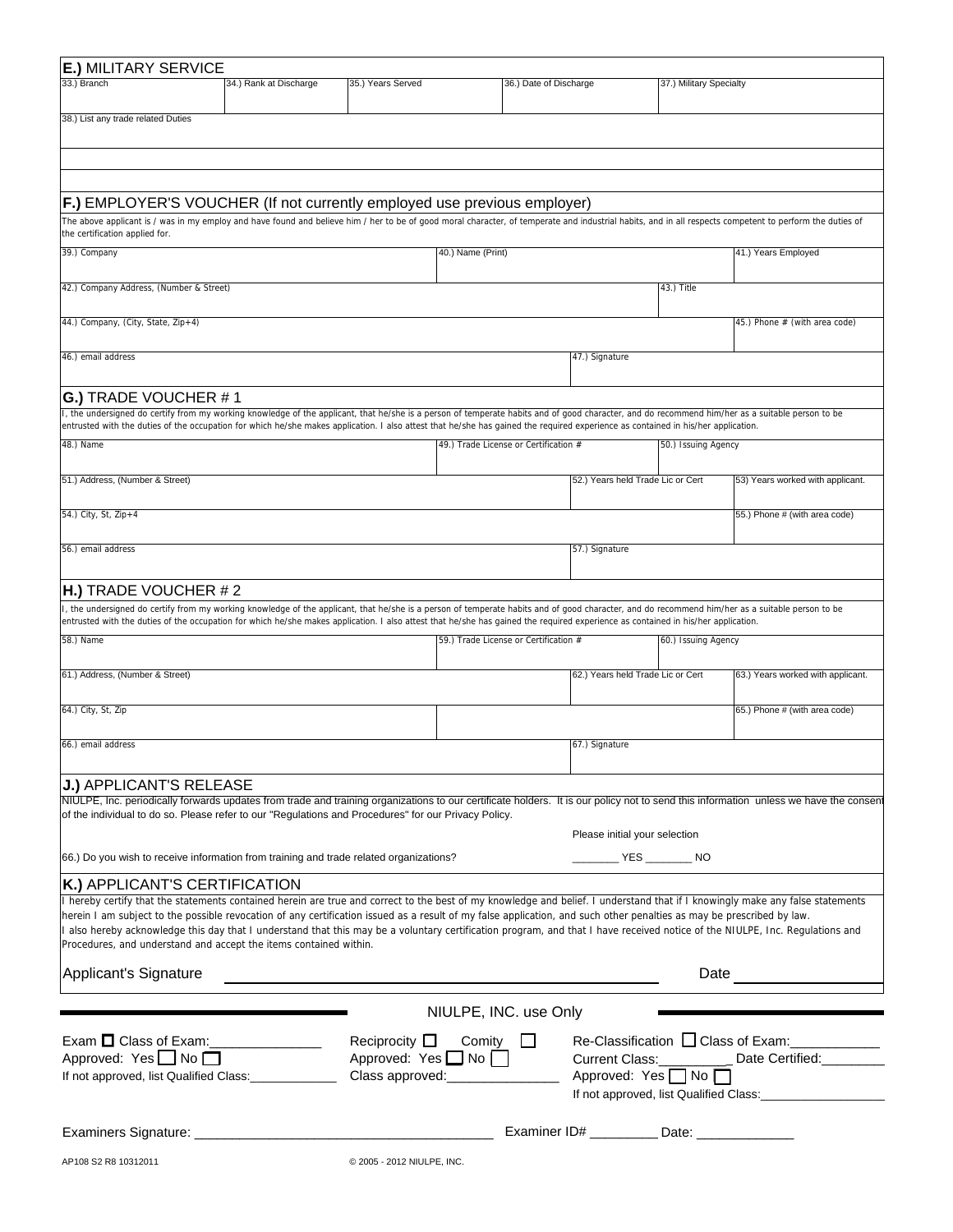

NIULPE ID# \_\_\_\_\_\_\_\_\_\_\_\_\_\_\_\_\_

#### **L.)** NAME/SOCIAL SEC.#

68.) Name, (Last, First, MI) 69.) Social Security  $\#$ 

#### **M.)** ADDRESS/PHONE

| 70.) Address, (Number & Street) | 71.) Phone # (with area code) |
|---------------------------------|-------------------------------|
|                                 |                               |
| 72.) City, State, Zip+4         |                               |
|                                 |                               |

#### **N.)** CERTIFICATION TYPE **APPL.FEE EXAM.FEE Fee(s) Due O.)** Examination Number

| Total Fee(s) $>$                  |                 |                 |           |  |  |
|-----------------------------------|-----------------|-----------------|-----------|--|--|
|                                   |                 |                 | \$        |  |  |
| <b>RECIPROCITY*</b>               | \$40.00         | \$40.00         | \$80.00   |  |  |
| RE-ACTIVATION*                    | \$40.00         | \$80.00         | \$120.00  |  |  |
|                                   | <b>APPL.FEE</b> | <b>CERT.FEE</b> |           |  |  |
| <b>RE-CLASSIFICATION</b>          | \$40.00         | \$40.00         | \$80.00   |  |  |
| RE-EXAMINATION (P/O)              |                 | \$40/\$50       | \$40/\$50 |  |  |
| <b>EXAMINATION (Paper/Online)</b> | \$40.00         | \$40/\$50       | \$80/\$90 |  |  |

*CHECK One Type From Schedule "B"* 

\_\_\_\_\_\_\_\_\_\_

Send Check or Money Order along with Application to: **NIULPE, Inc. PO Box 16369 Pittsburgh, PA 15242**

#### **DO NOT STAPLE PAYMENT TO APPLICATION**

*\* Must provide two (2) separate payments - one for the Application fee and one for the Certificate fee for RECIPROCITY & REACTIVATION Only!*

#### **P.)** EXAM LOCATION/DATE

| <b>Online Examination</b> |  |  |
|---------------------------|--|--|
| DATE TBA                  |  |  |
|                           |  |  |
|                           |  |  |
|                           |  |  |

| Q.) ON-SITE Exam |  |
|------------------|--|
|------------------|--|

**Q.)** ON-SITE Exam Exam Date:\_\_\_\_\_\_\_\_\_\_\_\_\_\_\_\_\_\_\_\_\_\_\_\_\_\_Company/Organization:\_\_\_\_\_\_\_\_\_\_\_\_\_\_\_\_\_\_\_\_\_\_\_\_\_\_\_\_\_\_\_\_\_\_\_\_

Exam Location:\_\_\_\_\_\_\_\_\_\_\_\_\_\_\_\_\_\_\_\_\_\_\_\_\_\_\_\_\_\_\_\_\_\_\_\_\_\_\_\_\_\_ Exam Time:\_\_\_\_\_\_\_\_\_\_\_\_\_\_\_\_\_\_\_\_\_\_\_\_\_\_\_\_\_\_\_\_\_\_\_\_\_\_\_

#### DO NOT WRITE BELOW THIS LINE

| Date Rcvd:                                 | Paid: \$   |              |
|--------------------------------------------|------------|--------------|
|                                            | Check#     | Money Order# |
| <b>EXAM REGISTRATION</b><br>Class of Exam: | Exam Code: |              |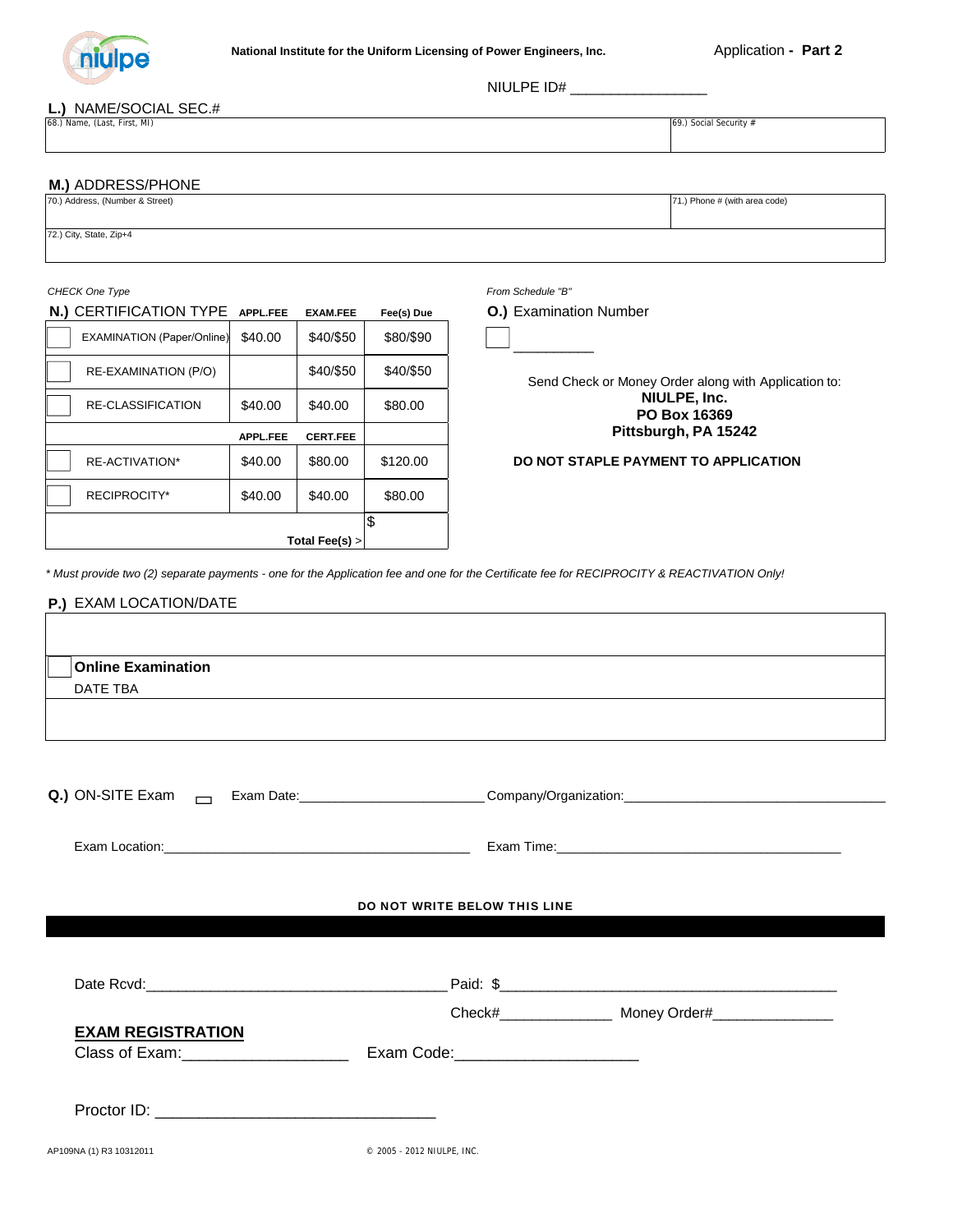<span id="page-12-0"></span>

National Institute for the Uniform Licensing of Power Engineers, Inc. PO BOX 16369 Pittsburgh, PA 15242-0369

Phone: (888) 648-5566 Fax: (888) 648-5577

www.niulpe.org

# email: info@niulpe.org **NIULPE, INC.**

# **SCHEDULE "A"**

# **FEE SCHEDULE – Effective 10/01/2011**

### **I. International Mandated Pricing set by the National Board of Directors:**

NO LICENSEE OR JURISDICTION SHALL CHARGE ANY FEE DIFFERENT THAN THOSE LISTED BELOW WITHOUT THE APPROVAL OF THE NATIONAL BOARD OF DIRECTORS

| $\circ$  | <b>Application Fee</b>                                                                                                      | \$40.00 |
|----------|-----------------------------------------------------------------------------------------------------------------------------|---------|
| $\circ$  | <b>Examination Fee</b>                                                                                                      | \$40.00 |
| $\Omega$ | <b>*Re-Examination Fee</b>                                                                                                  | \$40.00 |
|          | ○ Certification Fee                                                                                                         | \$40.00 |
| $\Omega$ | <b>Renewal Fee</b>                                                                                                          | \$40.00 |
| $\circ$  | <b>Duplicate Certificate Including Card</b>                                                                                 | \$15.00 |
| $\circ$  | <b>Returned Check Fee</b>                                                                                                   | \$40.00 |
| $\Omega$ | <b>Reserve Fee</b>                                                                                                          | \$40.00 |
|          | $\circ$ <b>Late Fee</b> (Renewal Fee paid after March 31 and before October 1 <sup>st</sup> )                               | \$40.00 |
|          | <b>Evample:</b> Normal Renewal Eee of \$40.00 on March 31, increases to \$70.00 on April 1 <sup>st</sup> that is beyond the |         |

on April 1<sup>st</sup> that is beyond the March 31<sup>st</sup> deadline.

| $\circ$ Online Examination Fee | \$10.00 |
|--------------------------------|---------|
| $\circ$ Reactivation Fee       | \$80.00 |

**Example:** A certification with a Fee of \$40.00 that is not renewed by September 30<sup>th</sup> will be accessed a Reactivation Fee of 2 times the Renewal Fee. The certification then can be renewed for the total of the Reactivation Fee plus the Renewal Fee equal to \$120.00. **Reactivation of a lapse certifications greater than two (2) years will require review of an Examiner to determine eligibility for the reactivation.** Applicant must submit the appropriate fees in two (2) separate approved forms of payment. See application instructions.

 **ANY CERTIFICATION CAN BE PLACED IN "RESERVE".** 

**BY PLACING YOUR CERTIFICATION IN "RESERVE" WILL PREVENT THAT CERTIFICATION FROM BECOMING DELIQUENT AND ANY CERTIFICATE HOLDER WITH THEIR CERTIFICATE IN RESERVE WILL NOT BE REQUIRED TO TAKE AN EXAMINATION TO REINSTATE THEIR CERTIFICATION. ONLY THE RE-ACTIVATION FEE WILL BRING A RESERVED STATUS TO CURRENT. THE RESERVE FEE IS A ONE TIME RESERVE FEE AND NO RENEWALS WILL BE SENT IN THE FUTURE. IT IS THE CERTIFICATE HOLDERS RESPONSIBILITY TO MAINTAIN CURRENT INFORMATION WITH NIULPE, INC.** 

Licensees and/or Jurisdiction may charge Service Fees and collect expenses for Site and Public Examinations with prior approval of NIULPE, Inc.

\*- Within one (1) year of the original examination date no additional application fee required and the applicant can re-apply with the appropriate fees and Part 2 of the application. Beyond one (1) year the applicant must re-apply.

#### **ALL FEES ABOVE IN USD ONLY**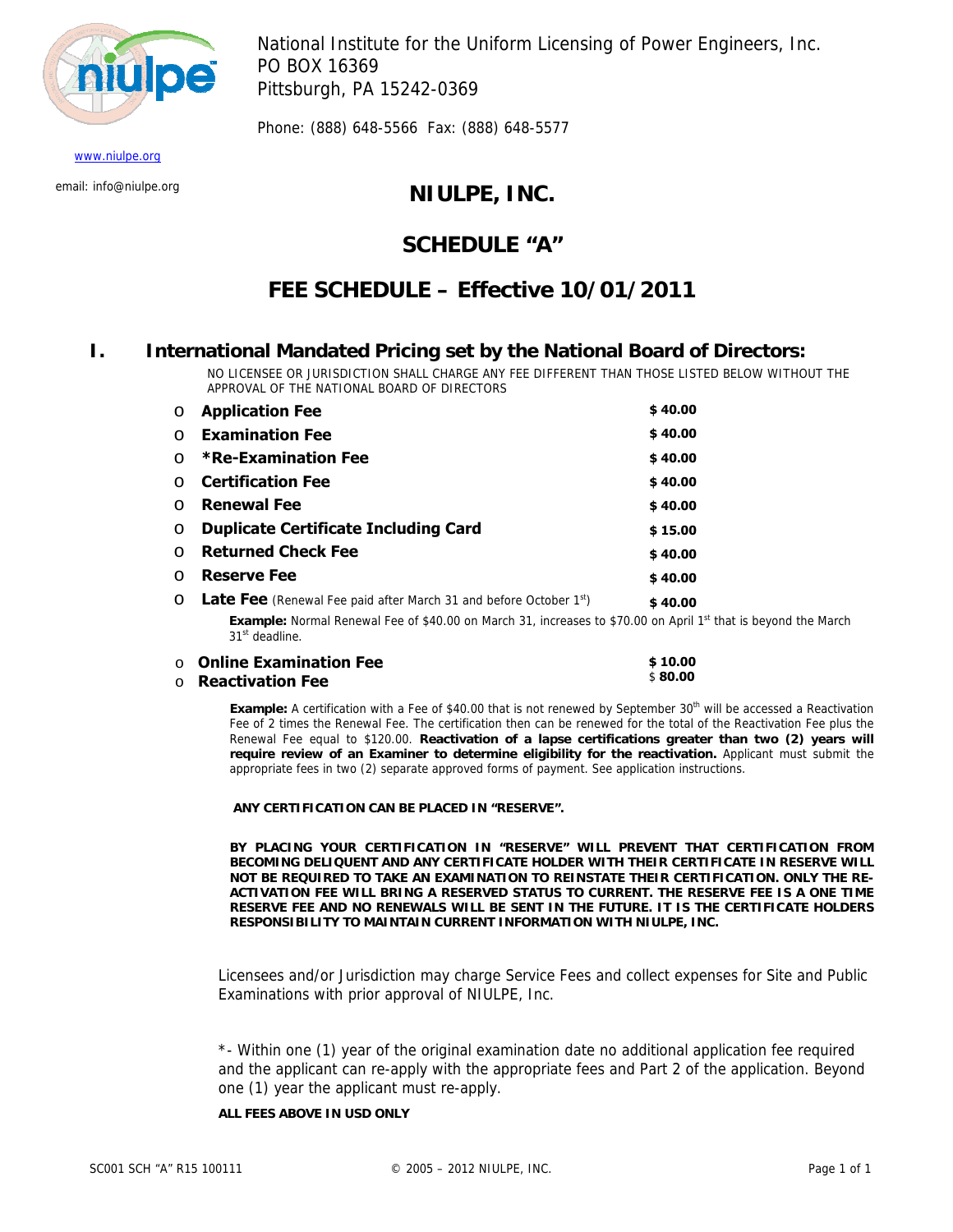<span id="page-13-0"></span>

National Institute for the Uniform Licensing of Power Engineers, Inc. PO BOX 16369

Pittsburgh, PA 15242‐0369

# SCHEDULE "B"

### **NIULPE Certification Standards**

| Exam<br><b>Number</b> | <b>Examination Title</b>                            | Exam<br>Number | <b>Examination Title</b>                           |          |
|-----------------------|-----------------------------------------------------|----------------|----------------------------------------------------|----------|
| $\mathbf{1}$          | Power Engineer (Technical Instructor)               | 39             | Compressor Plant Operator (2nd Class)              |          |
| $\overline{2}$        | Power Engineer (Examiner)                           | 40             | Diesel Plant Operator (1st Class)                  |          |
| 3                     | Power Engineer (Chief)                              | 41             | Diesel Plant Operator (2nd Class)                  |          |
| $\overline{4}$        | Power Engineer (1st Class)                          | 42             | International Power Engineer (1st Class)           |          |
| 5                     | Power Engineer (2nd Class)                          | 43             | International Power Engineer (2nd Class)           |          |
| 6                     | Power Engineer (3rd Class)                          | 44             | International Power Engineer (3rd Class)           |          |
| $\overline{7}$        | Power Engineer (4th Class)                          | 45             | International Power Engineer (4th Class)           |          |
| 8                     | Power Engineer (5th Class)                          | 46             | International Power Engineer (5th Class)           |          |
| 9                     | Traction (Vintage)                                  | 47             | Power Engineer (Proctor)                           |          |
| 10                    | <b>Boiler Operator LP</b>                           | 48             | <b>Green Facility Operator</b>                     |          |
| 11                    | <b>Boiler Operator (Utility)</b>                    | 49             | <b>Green Facility Manager</b>                      |          |
| 12                    | Steam Boiler Operator HP (1st Class)                | 50             | Refrigeration Plant Operator Ammonia (3rd Class)   |          |
| 13                    | Steam Boiler Operator HP (2nd Class)                | 51             | <b>Stationary Engineer 1st Class</b>               |          |
| 14                    | Steam Boiler Operator HP (3rd Class)                | 52             | <b>Stationary Engineer 2nd Class</b>               |          |
| 15                    | Water Treatment Plant Operator (1st Class)          | 53             | <b>Stationary Engineer 3rd Class</b>               |          |
| 16                    | Water Treatment Plant Operator (2nd Class)          | 54             | Water Treatment Plant Manager                      |          |
| 17                    | Waste Water Plant Operator (1st Class)              | 55             | Refrigeration Plant Operator - Recreation          |          |
| 18                    | Waste Water Plant Operator (2nd Class)              | 56             | <b>Facility Operator Certification Series (25)</b> |          |
| 19                    | Combined Cycle Plant Operator (1st Class)           | 57             | Thermal Power Plant Engineer (1st Class)           |          |
| 20                    | Combined Cycle Plant Operator (2nd Class)           | 58             | Thermal Power Plant Engineer (2nd Class)           |          |
| 21                    | Combined Cycle Plant Operator (3rd Class)           | 59             | Thermal Power Plant Operator                       |          |
| 22                    | Registered Academic Instructor                      | 60             | Stationary Engineer (1st Class) - MI Prep          |          |
| 23                    | Refrigeration Plant Operator (1st Class)            | 61             | Stationary Engineer (2nd Class) - MI Prep          |          |
| 24                    | Refrigeration Plant Operator (2nd Class)            | 62             | Stationary Engineer (3rd Class) - MI Prep          |          |
| 25                    | Refrigeration Plant Operator (3rd Class)            | 63             | <b>Facility Engineer 1st Class</b>                 |          |
| 26                    | Refrigeration Plant Operator Ammonia (1st<br>Class) | 64             | <b>Facility Engineer 2nd Class</b>                 |          |
| 27                    | Refrigeration Plant Operator Ammonia (2nd<br>Class) | 65             | <b>Facility Engineer 3rd Class</b>                 |          |
| 28                    | Electric Generation Plant Operator (1st Class)      | 66             | Plant Management Engineer                          |          |
| 29                    | Electric Generation Plant Operator (2nd Class)      | 67             | Plant Environmental Manager                        |          |
| 30                    | Steam Turbine Operator (1st Class)                  | 68             | Engineer (1st Class) - MA Prep                     |          |
| 31                    | Steam Turbine Operator (2nd Class)                  | 69             | Engineer (2nd Class) - MA Prep                     |          |
| 32                    | Gas Turbine Operator (1st Class)                    | 70             | Engineer (3rd Class) - MA Prep                     |          |
| 33                    | Gas Turbine Operator (2nd Class)                    | 71             | Fireman (1st Class) - MA Prep                      |          |
| 34                    | Hot Water Generation Operator (1st Class)           | 72             | Fireman (2nd Class) - MA Prep                      |          |
| 35                    | Hot Water Generation Operator (2nd Class)           | 73             | Process Operator                                   |          |
| 36                    | Building (HVAC) Plant Operator (1st Class)          | 74             | <b>Operating Safety</b>                            |          |
| 37                    | Building (HVAC Plant) Operator (2nd Class)          | 75-99          | Facility Operator Series - Schedule "C"            | 25 Units |
| 38                    | Compressor Plant Operator (1st Class)               |                | Non-Curriculum Focused Syllabi                     |          |